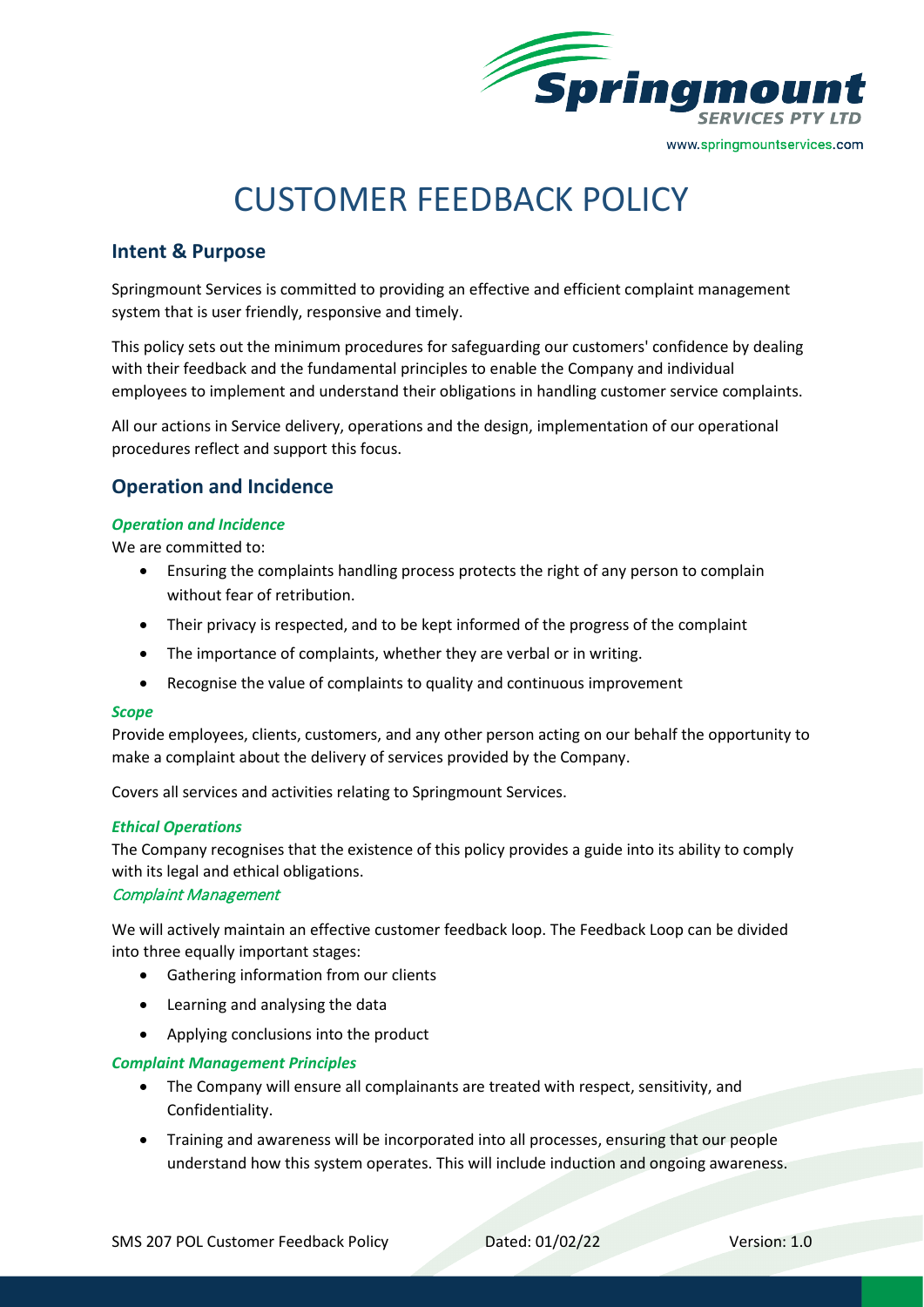

- All formal complaints shall be investigated in line with the company Complaint Management Procedure and handled without prejudice or assumptions.
- We will view complaints as a learning opportunity that can facilitate organisational and systems change.
- Any situation that involves breaking of law will be referred to the police or other
- appropriate external organisation.
- Records of all complaints raised will be recorded in the Complaints Register noting progress and the steps taken to resolve the complaint.
- The complainant's consent will be obtained before proceeding with any complaint if this is appropriate.
- All records will be dealt with per the Springmount Services Privacy Policy.
- Throughout the resolution of a complaint process, the Company will ensure support and/or advice is made available (if applicable).
- All complaints must be dealt with promptly, and time limits should be formally agreed to at all stages of the process.
- No form of persecution, harassment or discrimination will be tolerated as a consequence of a person making a complaint or a consequence of the outcome.
- Others within the Company should not have access to information on the complaint, other than those directly involved or those handling the complaint
- All parties must be allowed to present information directly related to the issue. No decisions or judgements will be made until all information has been carefully and impartially considered by those responsible for resolving the complaint.
- All people handling the complaints must be sensitive to the needs of those directly involved and also to others who may be directly affected by the complaint.

#### *Relationship to Quality Management Systems*

The customer complaint process will be managed and operated per the requirements of ISO 10002 and integrated with all aspects of quality, including the setting of goals and objectives, incorporation into the internal audit system, analysis and integration into the continuous improvement system and regular Executive Review.

Customer complaints will be reflected as a distinct category in the reporting system.

## **To be fully effective, the Customer Feedback Loop has to be constantly reapplied, considering feedback from all possible channels.**

## **Allied & Subordinate documents**

SMS 201 POL Customer Care Policy